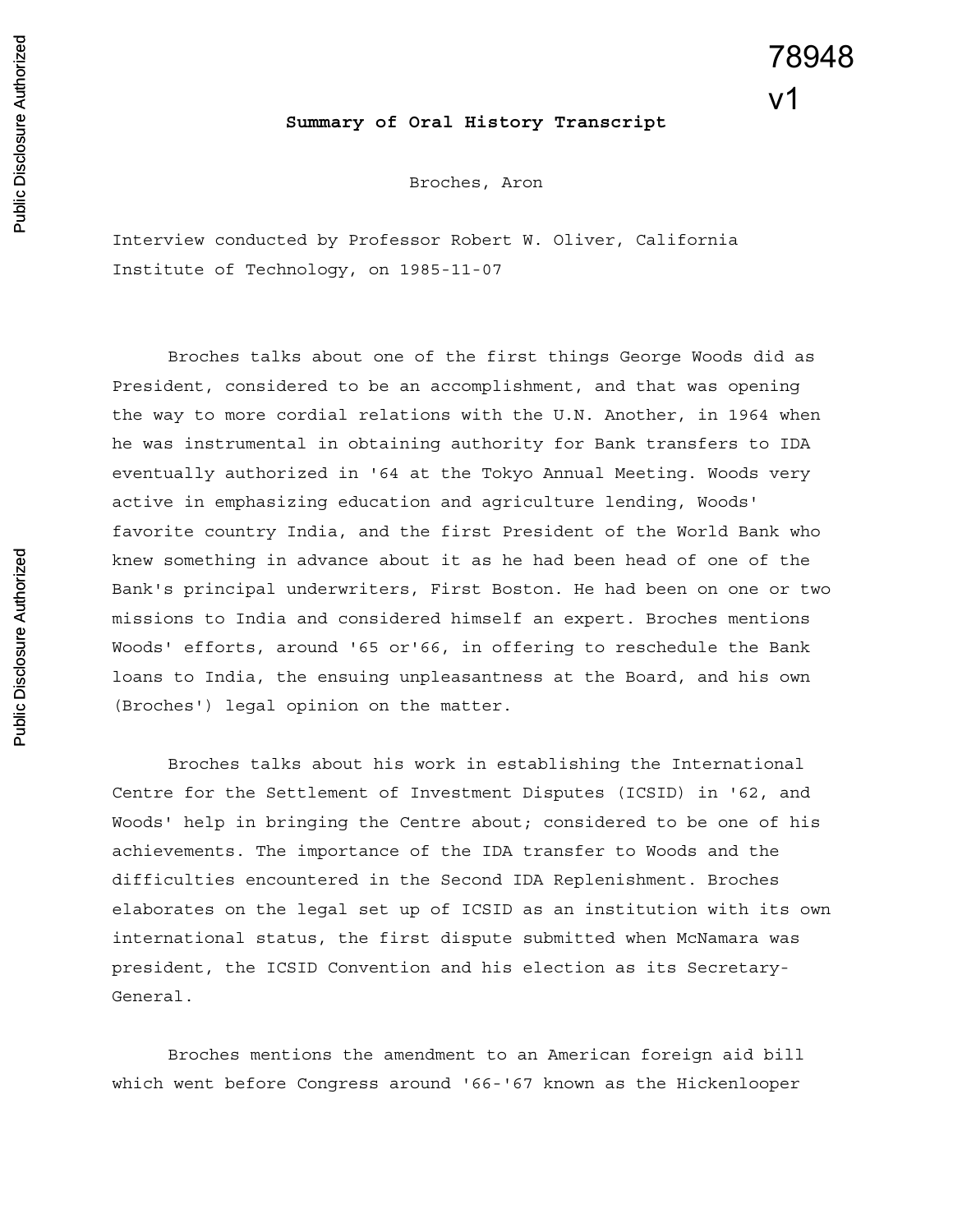Amendment, its aim to prevent foreign aid to governments who had not settled with foreign bond holders, and its effect on Bank business. He also talks about Woods being tough on defaulting debtors, and his involvement with the Council of Foreign Bondholders.

Broches elaborates on the U.N. General Assembly resolutions calling on the Fund and the Bank not to deal with South Africa and Portugal, and the complications arising from that compelling Woods to send Broches to offer an explanation before the U.N. Trusteeship Council. In that context, he talks about the provisions of the Bank's relationship agreement with the U.N., and the terms of the Bank's Articles of Agreement in conducting its business with its member countries.

Broches talks about when in 1947 Poland was believed to come into the Marshall Plan and the Bank negotiating a loan for the reactivation of its coal mines. The Bank's refusal in 1948 to proceed with the loan because Poland decided not to join the Marshall Plan, and the ensuing complications arising from that.

Broches mentions the relationship agreement signed with the U.N. in 1947 making the Bank a specialized agency under Article 57 of the U.N. Charter later extended to cover IDA and IFC. The closer alliance in the early Woods years with various U.N. agencies. The Bank's cooperation with FAO and UNESCO then later with the WHO and the ILO, the informal consultation with the UNDP on IDA policies, then cooperation as UNDP's executing agent.

According to Broches, Woods established the President's Council in late '64 comprising five people: Burke Knapp, lending; Siem Aldewereld, projects; Dick Demuth and Broches, Legal; and Geoffrey Wilson, Finance and Administration, and later Irving Friedman as Economic Adviser. He talks of the verbatim transcripts of the minutes of the Executive Directors meeting, and the related access policy. Broches concludes with Woods' difficult relations with the staff, the